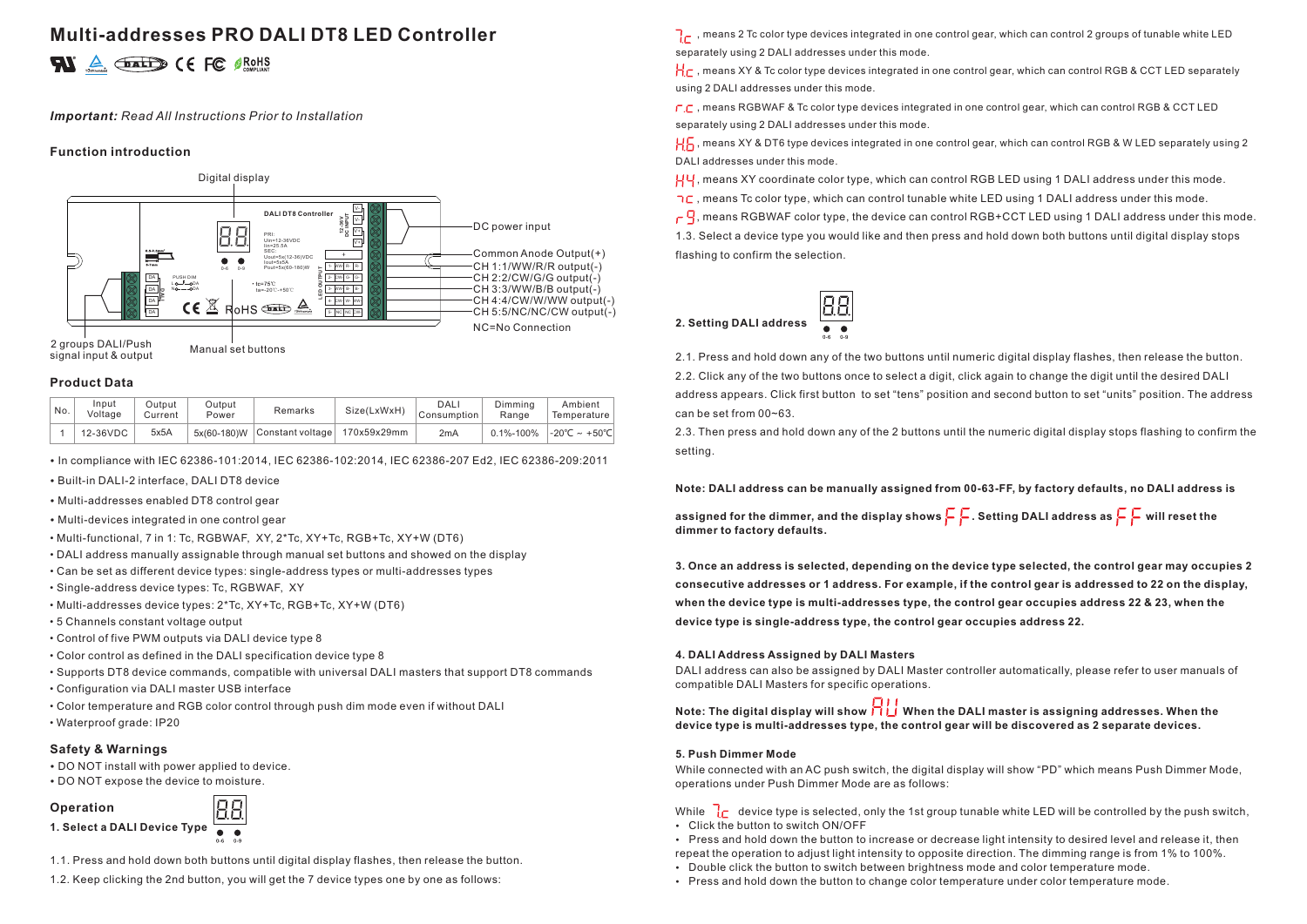While  $H_C$  or  $C_C$  or  $H_D$  device type is selected, only the RGB LED will be controlled by the push switch,

Click the button to switch ON/OFF

Press and hold down the button to increase or decrease light intensity to desired level and release it, then repeat the operation to adjust light intensity to opposite direction. The dimming range is from 1% to 100%.

- Double click the button to switch between brightness mode and RGB color mode.
- Press and hold down the button to change RGB colors under RGB color mode.

While  $H\Psi$  or  $\Box$  device type is selected, RGB LED will be controlled by the push switch,

Click the button to switch ON/OFF

Press and hold down the button to increase or decrease light intensity to desired level and release it, then repeat the operation to adjust light intensity to opposite direction. The dimming range is from 1% to 100%.

- Double click the button to switch between brightness mode and RGB color mode.
- Press and hold down the button to change RGB colors under RGB color mode.

While  $\overline{1}C$  device type is selected, tunable white LED will be controlled by the push switch,

Click the button to switch ON/OFF

Press and hold down the button to increase or decrease light intensity to desired level and release it, then repeat the operation to adjust light intensity to opposite direction. The dimming range is from 1% to 100%.

- Double click the button to switch between brightness mode and color temperature mode.
- Press and hold down the button to change color temperature under color temperature mode.

Memory function after power off or power failure enables the device to memorize the status before power off while power on again.

**Wiring Diagram**

**1. With DALI Master**

### **1.1 When**  $\overline{L}$  multi-addresses Tc device type selected



**Note: 1) Please make sure that the DALI master controller supports Tc color type commands. 2) The control gear will be discovered by master controller as 2 separate Tc devices.**

### **1.2 When**  $\frac{1}{2}$  multi-addresses XY+Tc device type selected



#### **Note: 1) Please make sure that the DALI master controller supports XY & Tc color type commands. 2) The control gear will be discovered by master controller as 2 separate devices: XY, Tc.**

#### 1.3 When  $\Gamma$ . C multi-addresses RGB+Tc device type selected



**Note: 1) Make sure that the DALI master controller supports RGBWAF & Tc color type commands. 2) The control gear will be discovered by master controller as 2 separate devices: RGB, Tc.**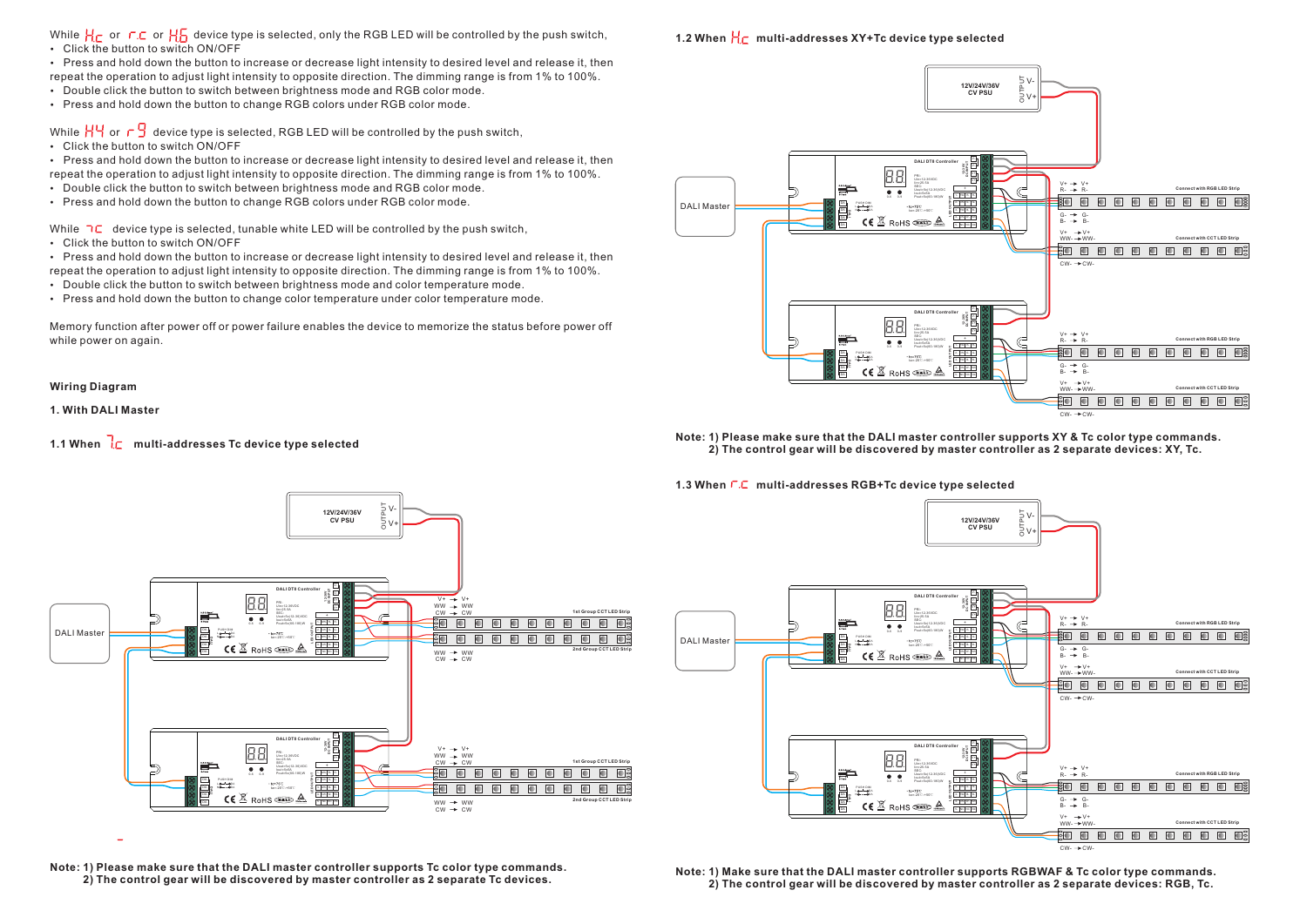1.4 When  $\frac{1}{10}$  multi-addresses XY+Single Color(DT6) device type selected



**1.6 When single-address Tc device type selected**



**Note: 1) Please make sure that the DALI master controller supports XY & DT6 color type commands. 2) The control gear will be discovered by master controller as 2 separate devices: XY, DT6**

 **2) 2 groups CCT LED are controlled together.**

**Note: 1) Please make sure that the DALI master controller supports Tc color type commands.** 

1.7 When  $\lceil \frac{G}{2} \rceil$  single-address RGBWAF device type selected





1.5 When HH single-address XY device type selected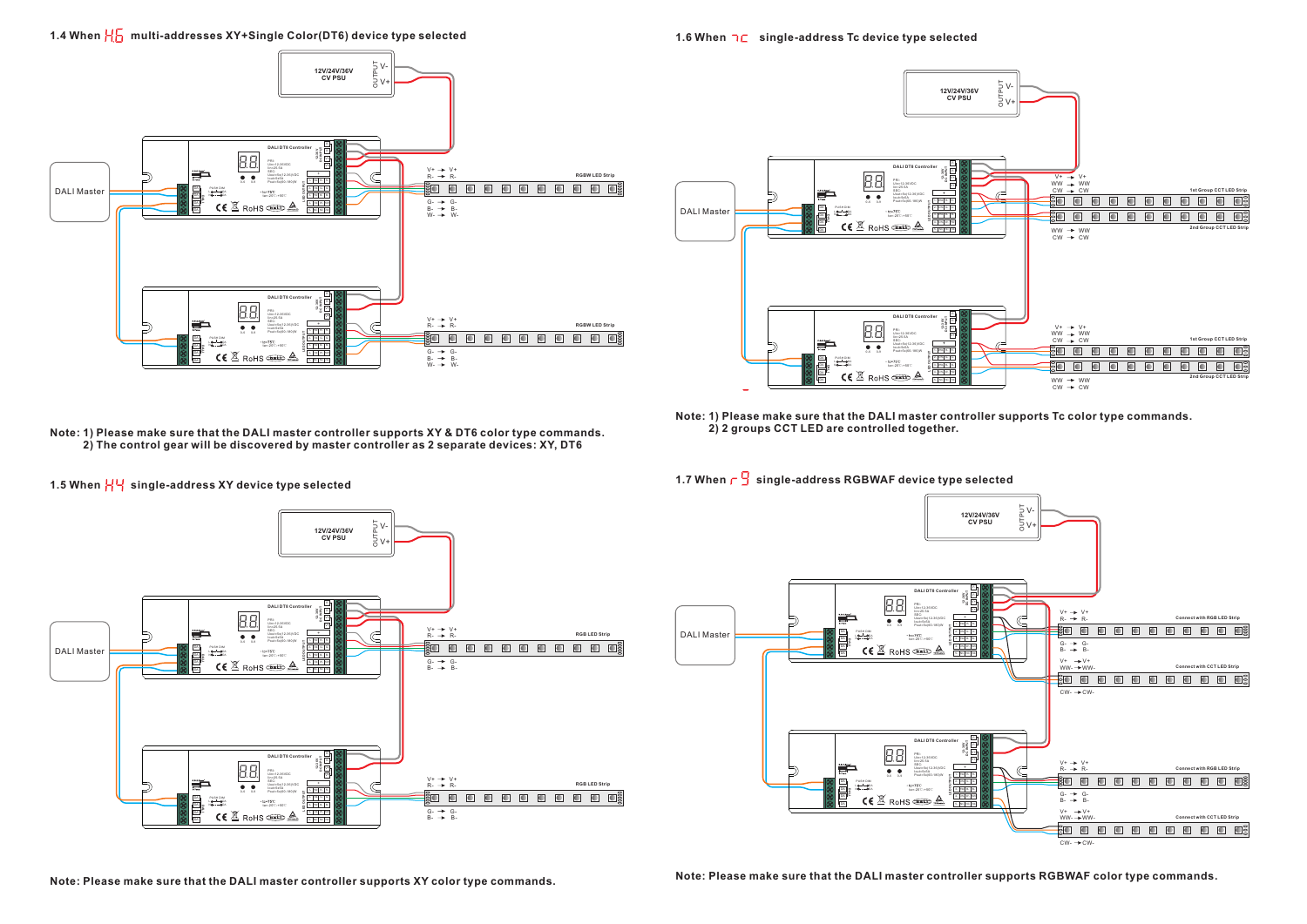## **2.1 When**  $\frac{1}{2}$  multi-addresses Tc device type selected



**Note: only the 1st group CCT LED can be controlled under this mode.**

# **2.2 When**  $\frac{1}{10}$  **multi-addresses XY+Tc device type selected**



**Note: only the RGB LED can be controlled under this mode.**

### **2.3 When multi-addresses RGB+Tc device type selected**



**Note: only the RGB LED can be controlled under this mode.**



**Note: only the RGB LED can be controlled under this mode.**

# **2.5 When single-address XY device type selected**



**2.6 When single-address Tc device type selected**



**Note: 2 groups CCT LED are controlled together under this mode.**